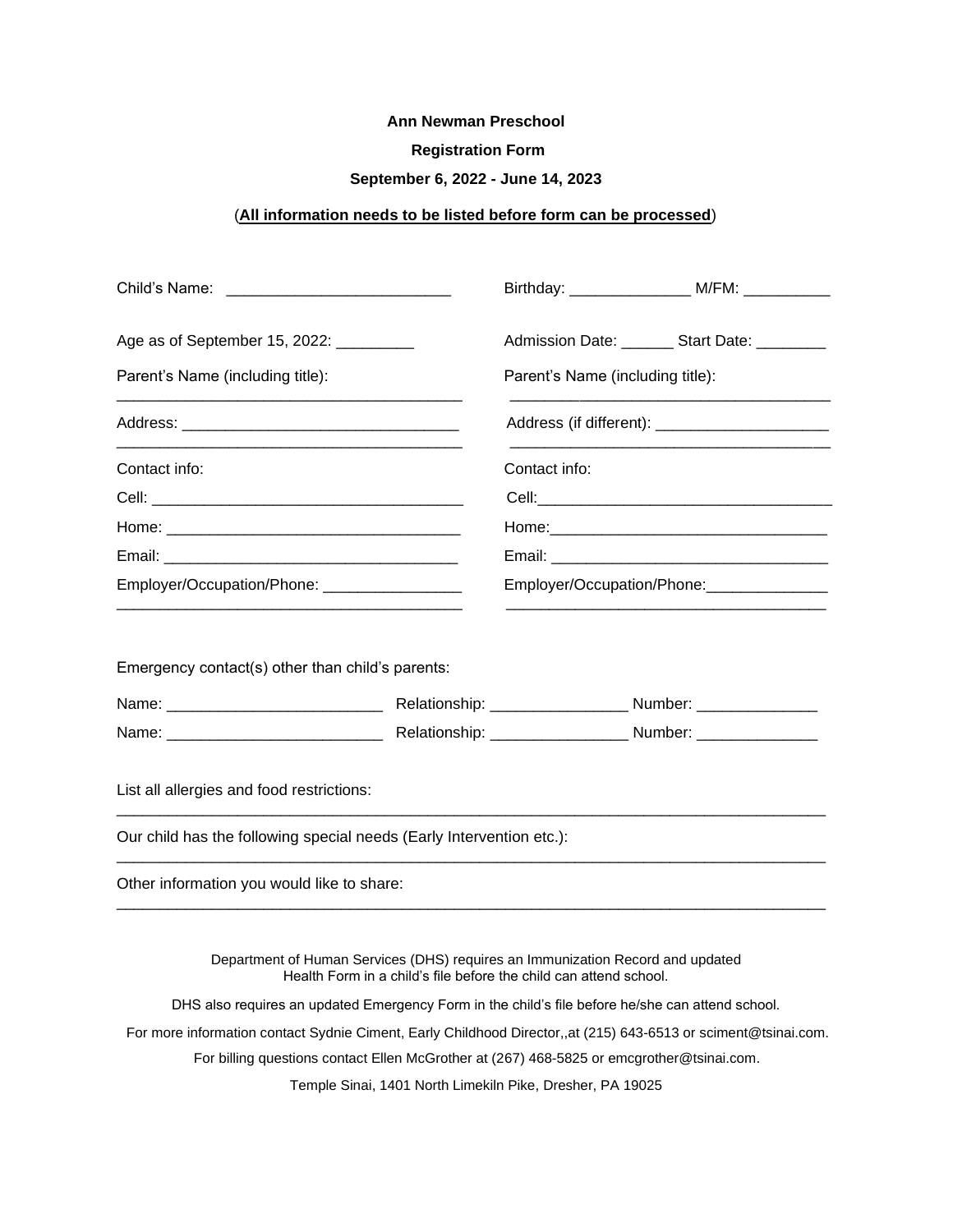## **Ann Newman Preschool Price Sheet**

#### **Toddlers, Two-Year Olds, Three-Year Olds and Pre-Kindergarten**

 **September 6, 2022 - June 14, 2023**

|              | <b>Temple Sinai Member</b> | <b>Temple Sinai Nonmember</b> |
|--------------|----------------------------|-------------------------------|
| $9am - 1pm$  |                            |                               |
| 3 Days       | \$505                      | \$585                         |
| 4 Days       | \$620                      | \$715                         |
| 5 Days       | \$750                      | \$865                         |
| 9am - 3pm    |                            |                               |
| 3 Days       | \$690                      | \$795                         |
| 4 Days       | \$840                      | \$965                         |
| 5 Days       | \$910                      | \$1,115                       |
| 7:30am - 5pm |                            |                               |
| 3 Days       | \$945                      | \$1,070                       |
| 4 Days       | \$1,125                    | \$1,300                       |
| 5 Days       | \$1,200                    | \$1,400                       |

## **Per Day Drop-in Rates (Approval by the Early Childhood Director/Assistant Director/ Schedule Supervisor is necessary to see if there is availability.)**

|  |  | 9am-1pm \$70 per day |  | 9am-3pm \$105 per day | 7:30am-5pm \$170 per day |  |
|--|--|----------------------|--|-----------------------|--------------------------|--|
|--|--|----------------------|--|-----------------------|--------------------------|--|

For more information contact Sydnie Ciment, Early Childhood Director, at (215) 643-6513 or sciment@tsinai.com.

For billing questions contact Ellen McGrother at (267) 468-5825 or emcgrother@tsinai.com.

Temple Sinai, 1401 North Limekiln Pike, Dresher, PA 19025